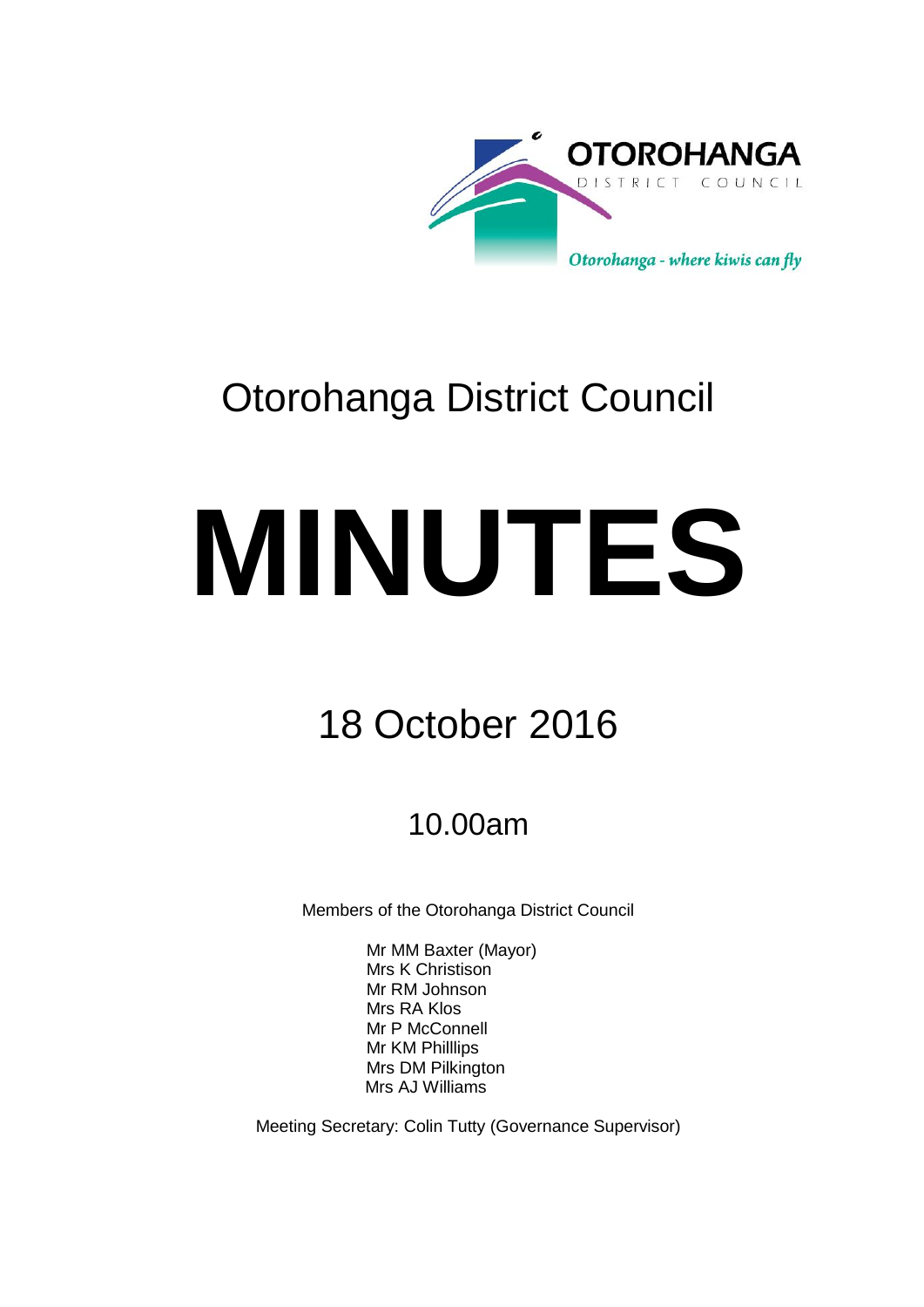### **OTOROHANGA DISTRICT COUNCIL**

18 October 2016

## **MINUTES**

#### **ORDER OF BUSINESS:**

| <b>ITEM</b>                                     | <b>PRECIS</b>                                                                   | <b>PAGE</b>         |
|-------------------------------------------------|---------------------------------------------------------------------------------|---------------------|
| <b>PRESENT</b>                                  |                                                                                 | 1                   |
| <b>IN ATTENDANCE</b>                            |                                                                                 | 1                   |
| <b>APOLOGIES</b>                                |                                                                                 | 1                   |
| <b>OPENING PRAYER</b>                           |                                                                                 | 1                   |
|                                                 | <b>ITEMS TO BE CONSIDERED IN GENERAL BUSINESS</b>                               | 1                   |
|                                                 | CONFIRMATION OF MINUTES - 4 OCTOBER 2016 OTOROHANGA DISTRICT COUNCIL            | 1                   |
|                                                 | 6 OCTOBER 2016 OTOROHANGA COMMUNITY BOARD                                       | 2                   |
|                                                 | 30 SEPTEMBER 2016 KAWHIA COMMUNITY BOARD<br>22 JULY 2016 KAWHIA COMMUNITY BOARD | 2<br>$\overline{2}$ |
| DECLARATION OF INTEREST                         |                                                                                 | 2                   |
| <b>REPORTS</b>                                  |                                                                                 |                     |
| <b>ITEM1</b>                                    | DECLARATION BY MAYOR AND COUNCILLORS                                            | 1                   |
| ITEM <sub>2</sub>                               | MAYOR AND COUNCILLOR GENERAL EXPLANATION                                        | 3                   |
| <b>ITEM3</b>                                    | APPOINTMENT OF DEPUTY MAYOR                                                     | 5                   |
| <b>ITEM 4</b>                                   | DELEGATIONS TO COMMUNITY BOARDS                                                 | 5                   |
| <b>ITEM<sub>5</sub></b>                         | APPOINTMENTS TO OTOROHANGA COMMUNITY BOARD                                      | 5                   |
| ITEM <sub>6</sub>                               | APPOINTMENT TO KAWHIA COMMUNITY BOARD                                           | 6                   |
| <b>ITEM7</b>                                    | APPOINTMENTS TO ORGANISATIONS AND COMMITTEES                                    | 7                   |
| <b>ITEM8</b>                                    | PROPOSED SCHEDULE OF ORDINARY MEETING DATES                                     | 8                   |
| ITEM <sub>9</sub>                               | <b>WAIPAPA TOILET PROPOSAL</b>                                                  | 8                   |
| ITEM 10                                         | ANIMAL CONTROL OFFICERS REPORT JULY TO SEPTEMBER 2016                           | 9                   |
| ITEM <sub>11</sub>                              | PLANNING REPORT FOR JULY TO SEPTEMBER 2016                                      | 9                   |
| ITEM 12                                         | DISTRICT BULDING CONTROL OFFICERS REPORT JUL-SEP 2016                           | 10                  |
| ITEM <sub>13</sub>                              | <b>MATTERS REFERRED</b>                                                         | 10                  |
| GENERAL<br>MOTION TO EXCLUDE THE PUBLIC GENERAL |                                                                                 |                     |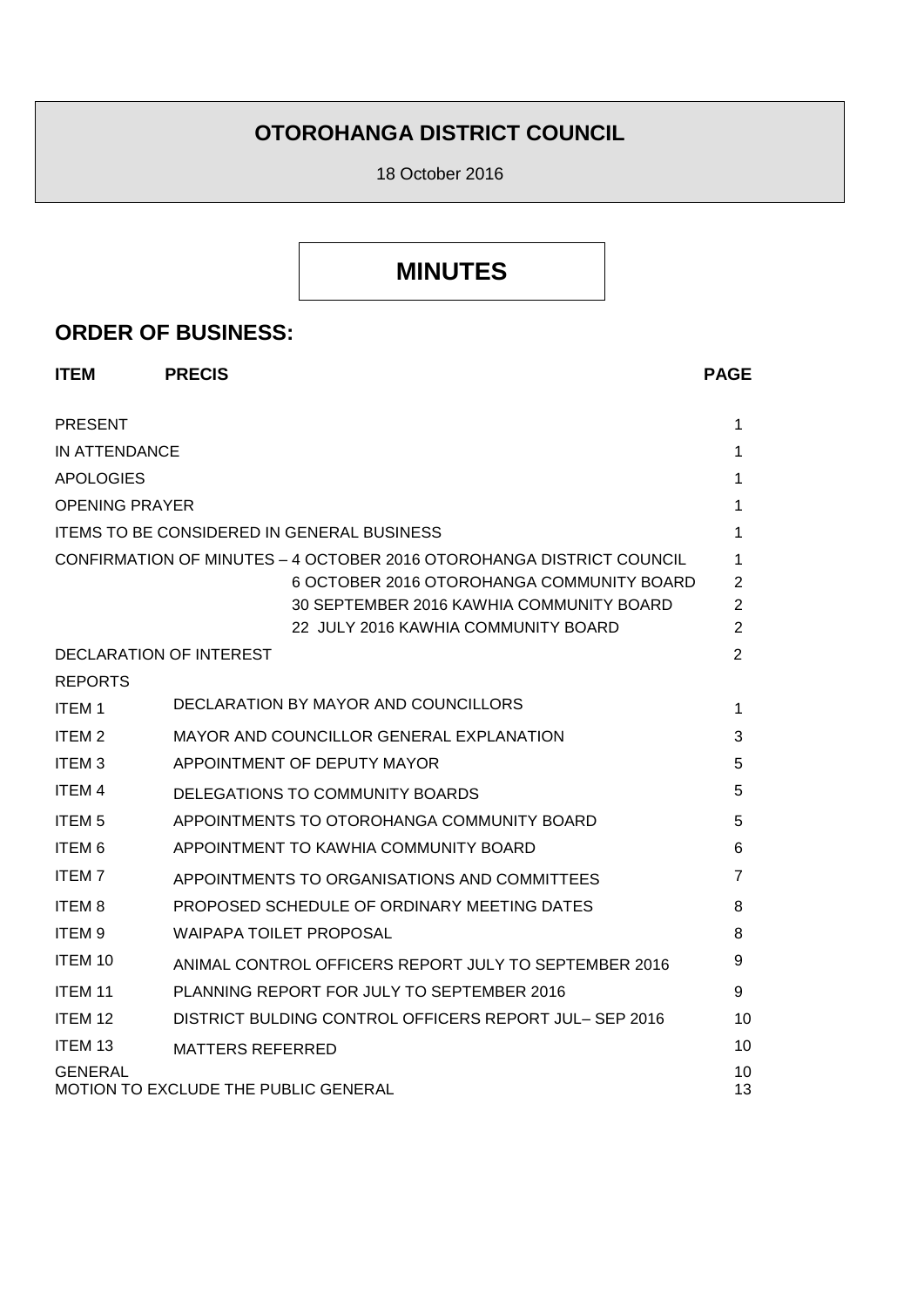#### **PRESENT**

Mr MM Baxter (Mayor), Councillors Mr RM Johnson, Mrs RA Klos, Mr KC Philllips, Mrs K Christison, Mrs DM Pilkington, Mr P McConnell, Mrs AJ Williams

#### **IN ATTENDANCE**

Messrs DC Clibbery (Chief Executive), G Bunn (Finance and Administration Manager), R Brady (Engineering Manager), C Tutty (Governance Supervisor) & D Dowd (Executive Assistant)

The Chief Executive declared the meeting open and welcomed those present.

#### **OPENING PRAYER**

His Worship read the Opening Prayer.

#### **ITEMS TO BE CONSIDERED IN GENERAL BUSINESS**

No items were raised for consideration in General Business, which may require a resolution.

#### **ITEM 1 DECLARATIONS BY MAYOR AND COUNCILLORS**

The Mayor read and completed the declaration pursuant to clause 14, of Schedule 7 of the Local Government Act 2012. The Mayor then assumed the Chair.

Each Councillor in turn read and completed a written declaration, pursuant to clause 14, of schedule 7 of the Local Government Act 2012.

His Worship welcomed members to the meeting and said he is really excited about who is around the table. His Worship reported that he feels more comfortable than at this period three years ago although, the last three years have been very exciting. He expressed the opinion that the next three years will see positive changes within the Otorohanga District particularly in regards to growth.

His Worship reported that he has received confirmation from the Chief Executive of Corrections New Zealand that there will be massive growth at the Waikeria Prison. He said a total muster will comprise of two thousands inmates, an increase of approximately fifteen hundred. He said as a result, five to six hundred new employment opportunities will be on offered across the Otorohanga and Waipa Districts.

His Worship reported that he sees potential growth opportunities during the next three years which will be most significant for the District. He reported that violent and domestic crime rates have increased during the past ten months and that the Waikeria Prison will offer the capacity to cater for these. Members were reminded that the Waikeria Prison is within the Otorohanga District.

#### **CONFIRMATION OF MINUTES – OTOROHANGA DISTRICT COUNCIL - 4 OCTOBER 2016**

Members were referred to page 4. of the minutes and the following corrections requested –

- third paragraph, the word 'audio' be amended to read 'audit;.

- fourth paragraph from the bottom of page 4. to change 'Councillor Klos' to read 'Councillor Philips'

- page 2. the sentence reading 'Councillor Klos said that the discrepancy is due to being part of a three year package' be extended to read "of NZTA funding".

- page 6. third paragraph the year reading 2007 be corrected to read 2017.

**Resolved** that the minutes of the meeting of the Otorohanga District Council held on 4 October 2016 as amended, be approved as a true and correct record of that meeting.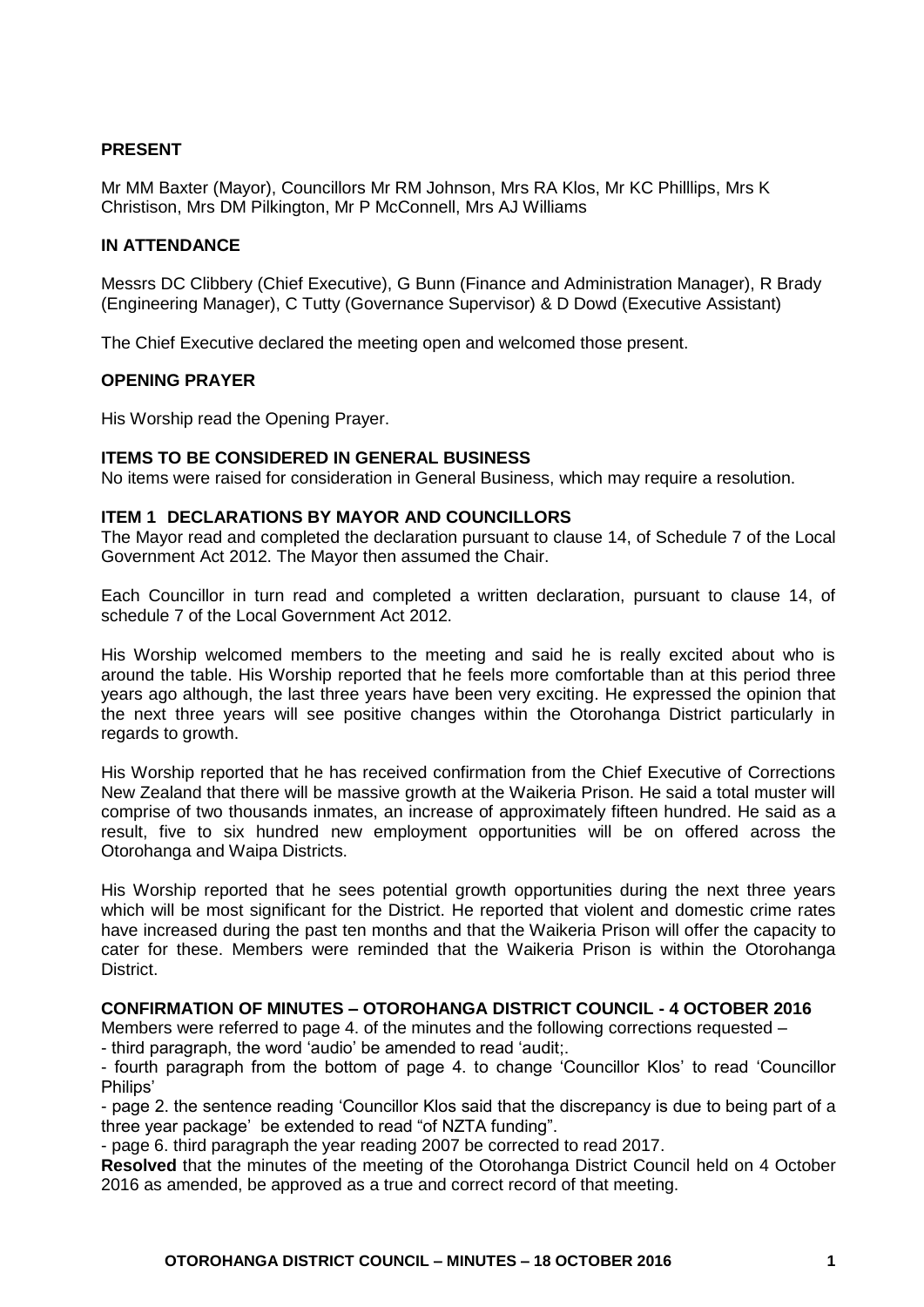#### **Cr Pilkington / Cr Phillips**

#### **CONFIRMATION OF MINUTES – OTOROHANGA COMMUNITY BOARD – 6 OCTOBER 2016**

**Resolved** that minutes of the meeting of the Otorohanga Community Board held on 6 October 2016 be received.

#### **Cr Phillips / Cr Williams**

#### **MATTERS ARISING**

Cr Klos referred to the resolution that the implementation of universal metered water charges applicable to all residential properties in Otorohanga be deferred until 1 July 2018 and queried the reason behind this.

The Chief Executive replied Council is not yet ready to commence charging for water consumption as staff are still struggling to locate the connections to some houses. He said Council is already benefiting from the introduction of water metering by the identification of a number of residential properties receiving more than 10 times the average amount of water used by a typical residential property in Otorohanga, presumably due to leakage.

#### **CONFIRMATION OF MINUTES – KAWHIA COMMUNITY BOARD – 30 SEPTEMBER 2016**

**Resolved** that the minutes of the meeting of the Kawhia Community Board held on 30 September 2016 be received

#### **Cr Pilkington / His Worship**

#### **CONFIRMATION OF MINUTES – KAWHIA COMMUNITY BOARD – 22 JULY 2016**

**Resolved** that the minutes of the meeting of the Kawhia Community Board held on 22 July 2016 be received.

#### **Cr Pilkington / His Worship**

#### **MATTERS ARISING**

#### **POLICING**

With regards to the matter of policing in Kawhia, His Worship reported that the Board in conjunction with NZ police are addressing this issue and considering ways of working with the Kawhia School.

#### **DECLARATION OF INTEREST**

When asked by His Worship, members replied that they had no conflict of interest in matters to be discussed at todays meeting.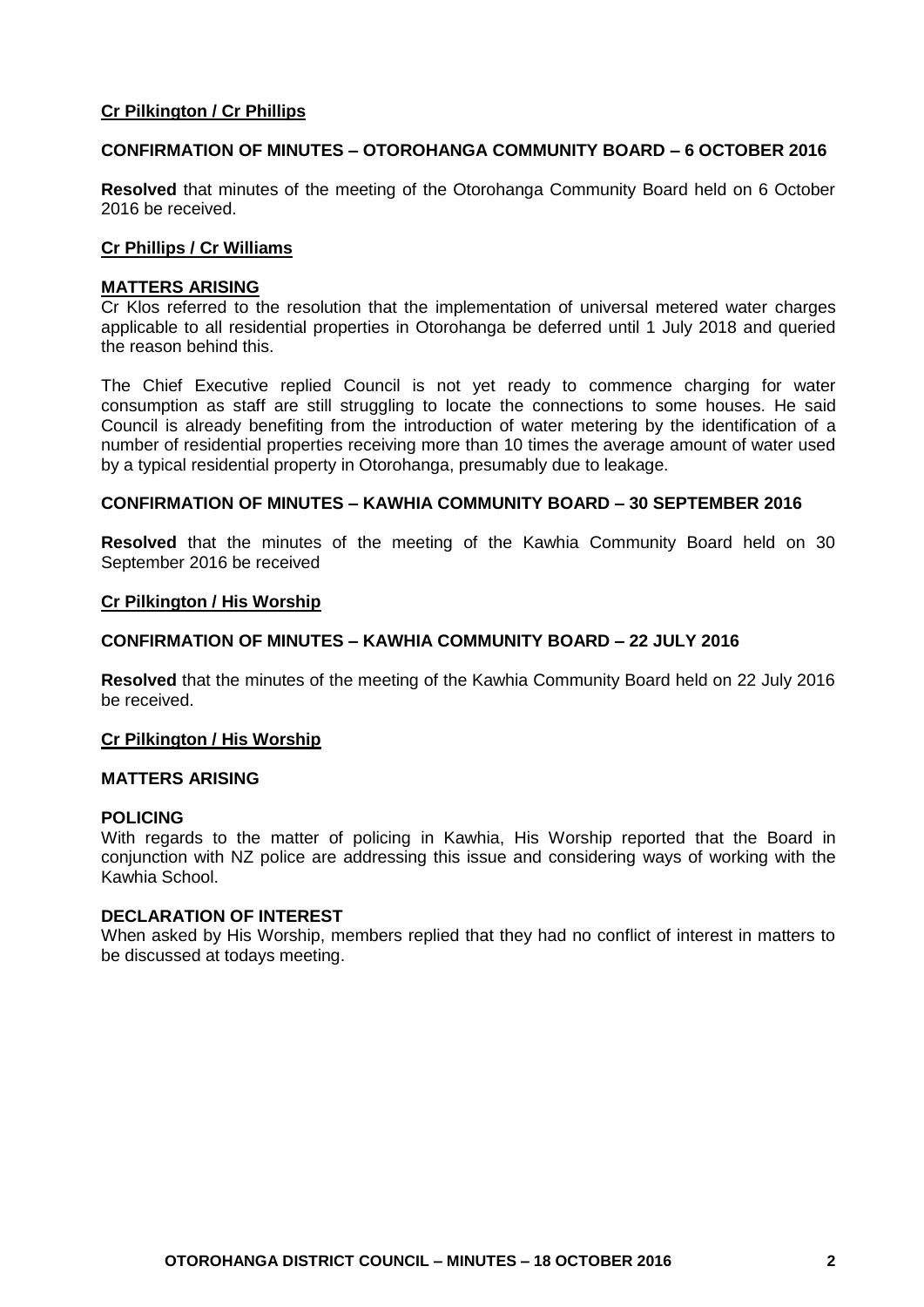#### **ITEM 2 MAYOR AND COUNCILLORS GENERAL EXPLANATION & ADOPTION OF CODE OF CONDUCT**

The Chief Executive presented a general explanation of matters relevant to Councillors in accordance with the requirements of the Local Government Act.

The Chief Executive referred members to the Local Government Official Information and Meetings Act 1987 and advised that the general principle is that The general principle is that information held by local authorities is to be made available unless there is a good reason for withholding it. Good reason for withholding such information exists where the giving of the information would be likely to prejudice the maintenance of the law, and the right to a fair trial, or to endanger the safety of any person, or where it is necessary to:

- protect privacy of natural persons;
- protect trade secrets or the commercial position of the person who supplied or is the subject of the information;
- avoid serious offence to tikanga Maori, or to avoid disclosure of the location of waahi tapu, in the case of various applications under the Resource Management Act 1991;
- protect information which is the subject of an obligation of confidence;
- avoid prejudice to measures protecting the health or safety of members of the public;
- maintain the effective conduct of public affairs through the free and frank expression of opinions, or through the protection of members, officers, and employees of any local authority from improper pressure or harassment;
- maintain legal professional privilege;
- enable any local authority holding the information to carry out, without prejudice or disadvantage, commercial activities;
- enable any local authority holding the information to carry on, without prejudice or disadvantage, negotiations;
- prevent the disclosure or use of official information for improper gain or improper advantage.

The Chief Executive referred members to the Local Authority (Members Interests) Act 1968 and advised that the Act provides that in general an elected member is disqualified from Office if that Member is concerned or interested in contracts under which payments made by or on behalf of the local authority exceed \$25,000 in any financial year. He said additionally, elected members are prohibited from participating in any Council discussion or voting on any matter in which they have a direct or indirect pecuniary interest, other than an interest in common with the general public. The Chief Executive advised that the same rules also apply where the members spouse contracts with the authority or has a pecuniary interest.

Councillor Phillips reported that Councillors are never involved in the awarding of Contracts.

The Chief Executive replied that there is nothing to preclude Councillors from doing this however he would not advise it.

His Worship advised that he is aware of all awarded tenders over \$100,000, and he becomes part of the awarding Committee for these tenders.

Members were informed that they are notified of the awarding of any Contract after the decision has been made.

The Chief Executive referred members to the Code of Conduct which is based on the following general principles of good governance: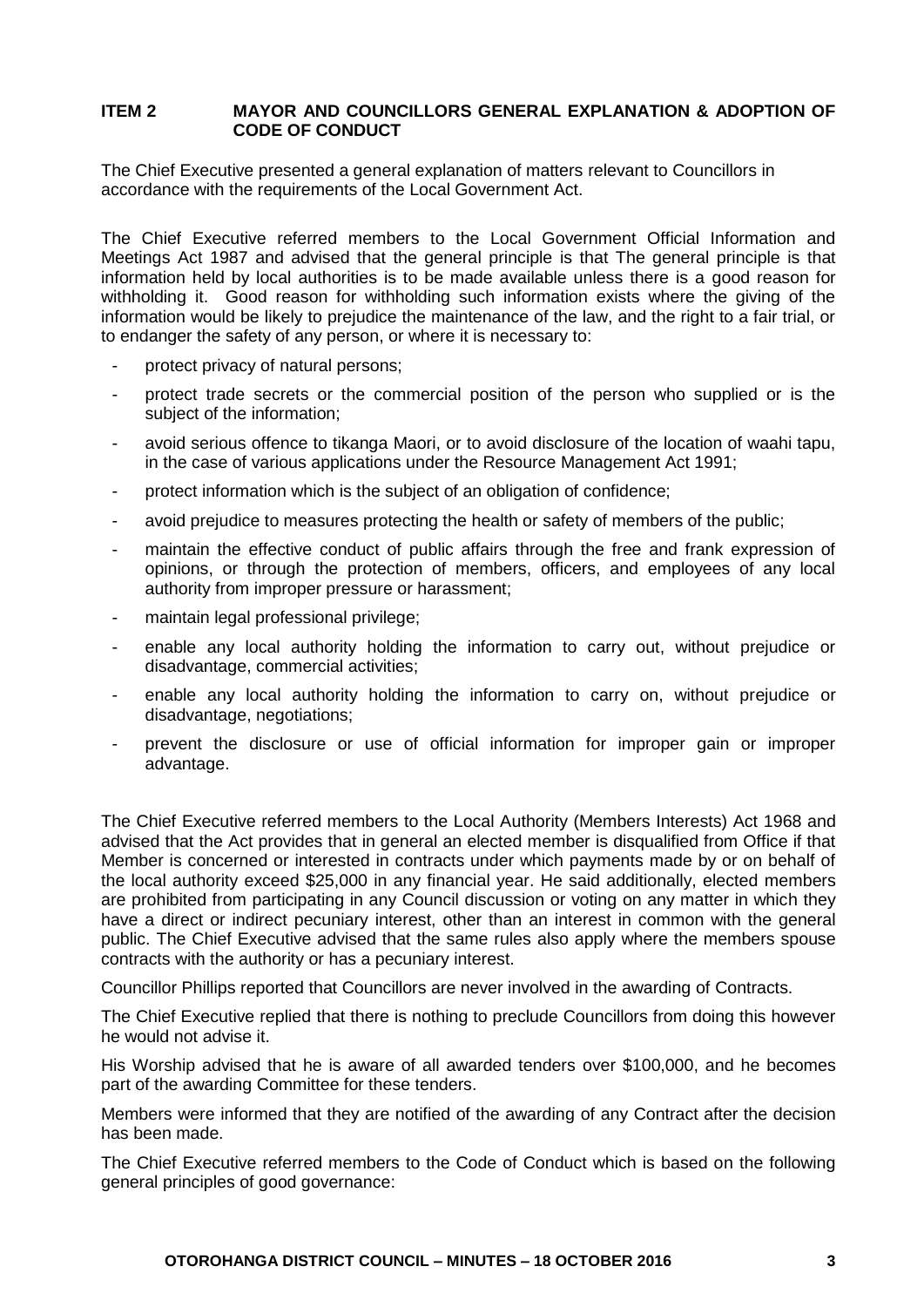- 1) Public Interest
- 2) Honesty and Integrity
- 3) Objectivity
- 4) Accountability
- 5) Openness
- 6) Personal judgement
- 7) Respect for others
- 8) Duty to uphold the Law
- 9) Stewardship
- 10) Leadership

The Chief Executive then referred members to roles and responsibilities in particular exercising due diligence in respect of issues of organisational health and safety. He advised that under the Health and Safety at Work Act 2015 elected members of Council and the Community Boards have, through their governance roles, a responsibility to exercise Due Diligence in respect of organisational issues of health and safety.

The Chief Executive advised that in essence such due diligence includes acquiring knowledge and understanding of the nature of the operations of the business, associated risks, hazards and incidents and ensuring that the organisation has and uses appropriate resources and processes to eliminate or minimise risks to health and safety, so as to comply with the requirements of the Act.

The Chief Executive further advised that whilst elected members of Council have these responsibilities, they are however granted special exemption from being personally liable for offences under the Act, through the provisions of Section 52 of that Act.

Members were informed that the Chief Executive is responsible for Council to adhere to the provisions of the Act.

The Chief Executive reported that the Mayor is elected by the District as a whole and as one of the elected members shares the same responsibilities of other members of Council. He said the 2012 amendment to the Local Government Act have given Mayors the following additional powers:

- 1) To appoint the deputy Mayor
- 2) To establish Committees of Council and appoint the chair's of such Committees.
- 3) To lead the development of the territorial authority plans (including the long term plan and the annual plan) , policies and budgets for consideration by the members of the territorial authority.

The Chief Executive then referred members to Standing Orders and meeting process issues in particular – a request for a deputation or presentation at a meeting must be lodged with the Chief Executive at least two working days before a meeting, and be approved by the presiding member. Not more than two members of a deputation may address the meeting, limit of 10 minutes in total.

It was agreed that the subject of the deputation must be identified at that time.

Councillor Klos queried why Councillors do not have speaking rights at Board Meetings, was this due to legislation and what was the reasoning behind this. She said the Community Board appears to have total control over their area whereas elected members take a view over the whole of the District.

His Worship replied that allowing Councillors speaking rights at Board Meetings diminishes responsibility given to the Board. He said Members should contact the Chair of the Board before hand.

His Worship advised that there are two Councillors who will be sitting on the Otorohanga Community Board and leading the direction of Council.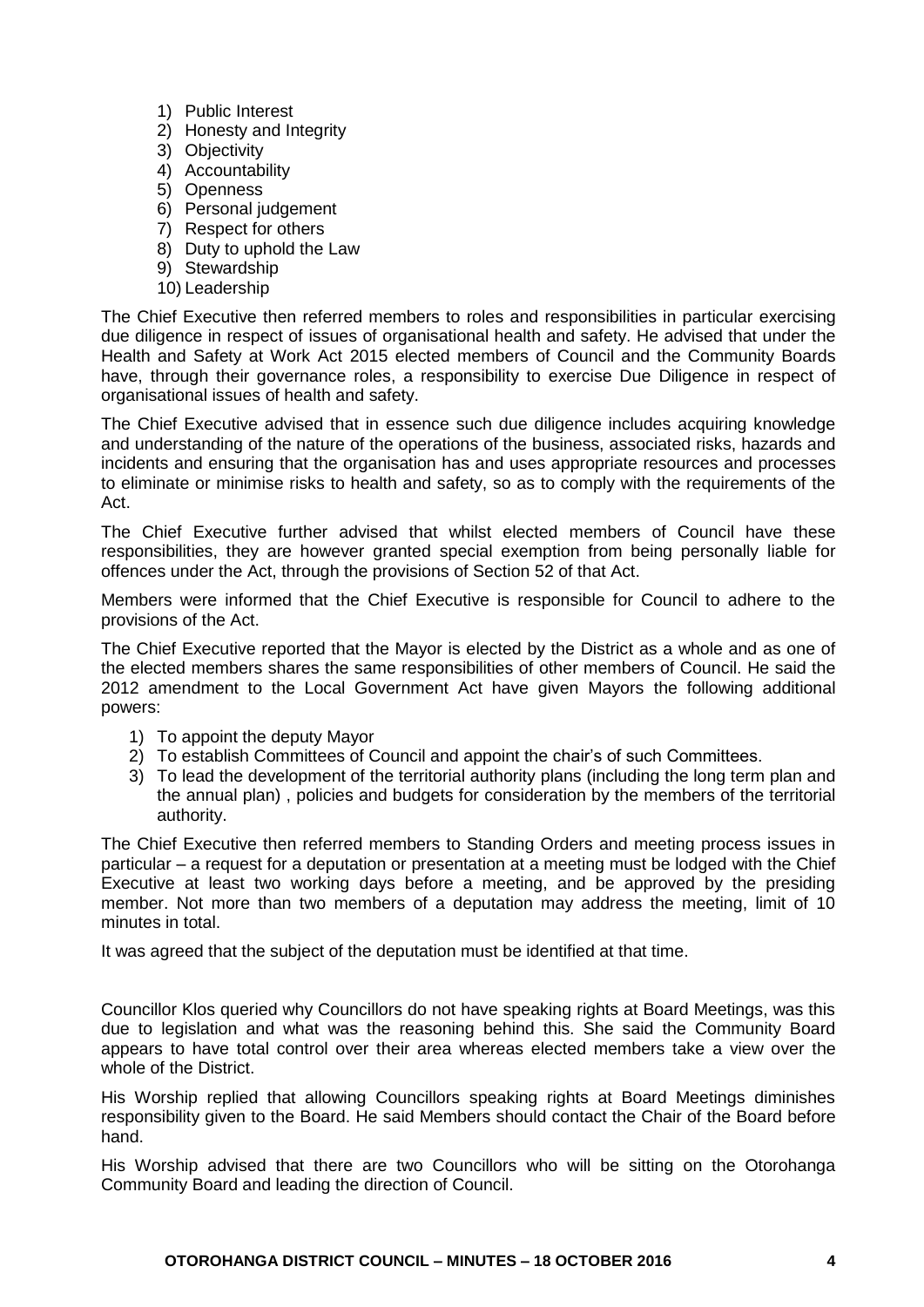Following further discussion in regards to the status of Councillors to have speaking rights at Community Board Meetings it was agreed that:

- 1) the Mayor should have speaking rights at the Board Meetings however Councillors do not.
- 2) Councillors must obtain agreement from the Board Chair to obtain speaking rights.

#### **Resolved** that

- 1) The Chief Executives report be received
- 2) The proposed amended Code of Conduct be adopted

#### **MAYOR / CR PILKINGTON**

#### **ITEM 3 APPOINTMENT OF DEPUTY MAYOR**

His Worship informed Members he would like to see Councilor Pilkington carry on in the position of Deputy Mayor for the next 18 months and then consideration be given to another Councillor to taking this position..

His Worship advised that Councillor Pilkington has been an important part of Council in particular to the development of the District Plan and her knowledge of the District.

**Resolved** that Councillor Pilkington be appointed as Deputy Mayor.

#### **MAYOR / CR PHILLIPS**

#### **ITEM 4 DELEGATIONS TO COMMUNITY BOARDS**

The Chief Executive presented a report informing members that Council is required to delegate specific responsibilities to the Community Boards.

The Chief Executive referred to the matter of the Otorohanga Swimming Pool complex and advised that consideration has been given to taking away this delegation away from the Board

Councillor Phillips expressed the opinion that he is very much in favour of this particularly as the District has made a significant contribution to the operation of the pool.

Councillor Johnson agreed.

Councillor Klos expressed the opinion that she would like to see activities such as Parks and Reserves, Library, Security and Housing for the Elderly deleted from the Boards responsibilities. She referred to the contribution made by the District to these activities and that any decisions are being made by those people living within the area, however those people living outside the area are just as relevant.

His Worship advised that he struggled to see why these activities cannot be delegated to the Boards as Council has two representatives on the Board. He queried why take away the autonomy of the Boards.

Members were informed that the Library and Parks and Reserves activities are is not delegated to the Community Board.

Councillor Johnson expressed the opinion that the urban Councillors need to be focused on urban matters.

Councillor Klos expressed the opinion that the Otorohanga and Kawhia Communities are very important to the development of the whole District.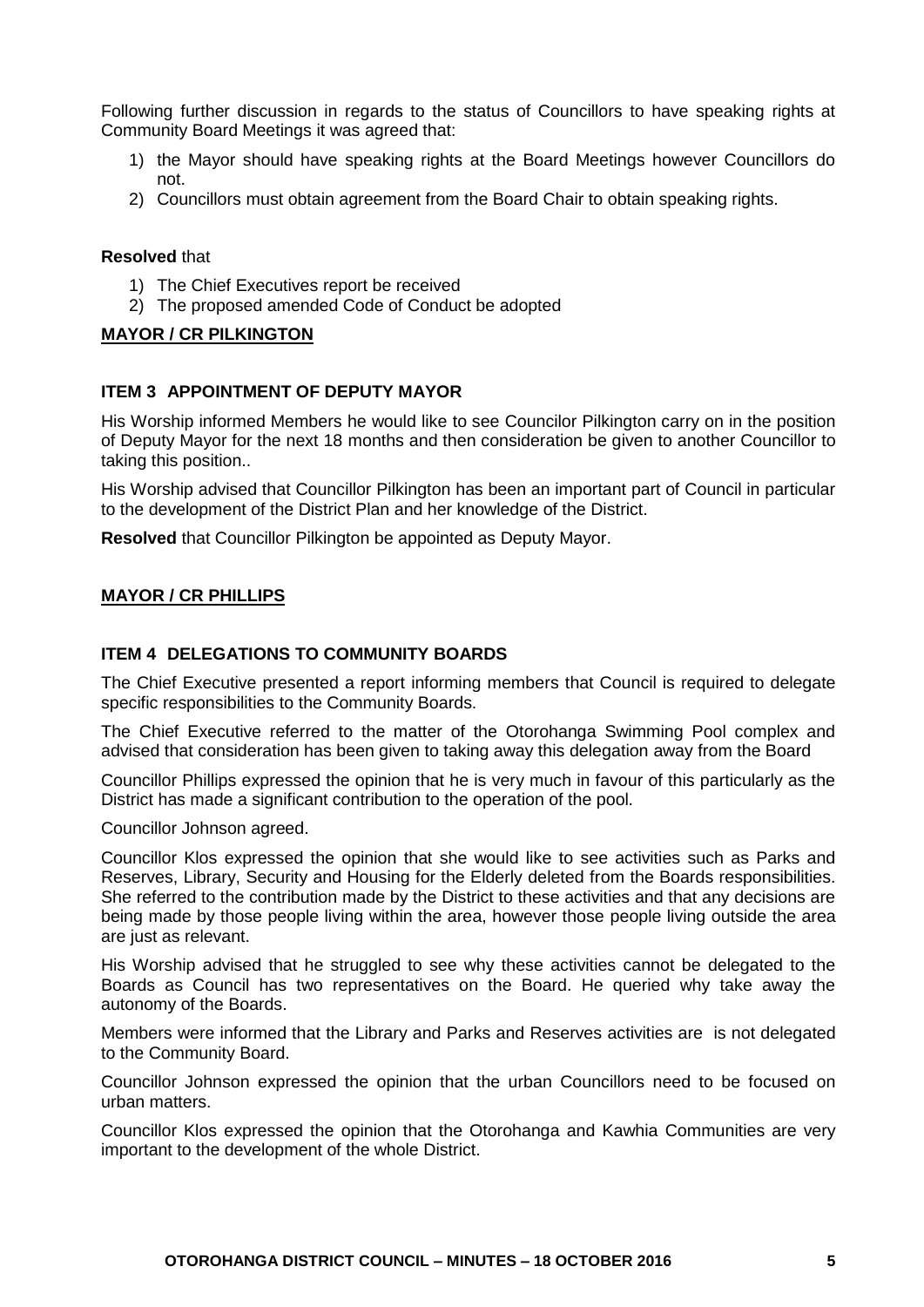Councillor McConnell reported that things will change and that Council will be informed of Board activities.

The Chief Executive advised that it is seen as a model of good practice that locals have a say.

Councillor Pilkington reminded members that Council does have a say when considering the budgets of the two Boards.

#### **Resolved** that:

Pursuant to Clause 32 of Schedule Seven to the Local Government Act 2002 the Otorohanga District Council hereby delegates to the Otorohanga and Kawhia Community Boards, in respect of their community, all of Council's functions, duties and powers relating to:

- Refuse collection and disposal; and
- Water supply operation and maintenance; and
- Sewerage treatment and reticulation; and
- Flood protection; and
- Storm water drainage; and
- Security patrols; and
- Housing for the elderly; and
- Community property; and
- Medical centres.

The above delegations are subject to the following conditions:

- 1. The respective Community Account not going into a financial deficit situation without the prior approval of Council.
- 2. Full allowance having been made for any proposed expenditure in the estimates approved by Council.
- 3. Compliance with relevant policies or directions specified by Council.

#### **CR PHILLIPS / CR JOHNSON**

Cr Klos voted against the resolution.

#### **ITEM 5 APPOINTMENTS TO THE OTOROHANGA COMMUNITY BOARD**

Members were advised that the role of the Board is up for review under the Representation Review however the status quo remain until then.

**Resolved** that pursuant to Section 19F of the Local Electoral Act 2001, Mrs K Christison and Mr P McConnell are appointed to the Otorohanga Community Board.

#### **MAYOR / CR PILKINGTON**

#### **ITEM 6 APPOINTMENT TO KAWHIA COMMUNITY BOARD**

Members were informed that the Kawhia Community Board has expressed the desire that the appointment be well connected to Kawhia and the Board itself.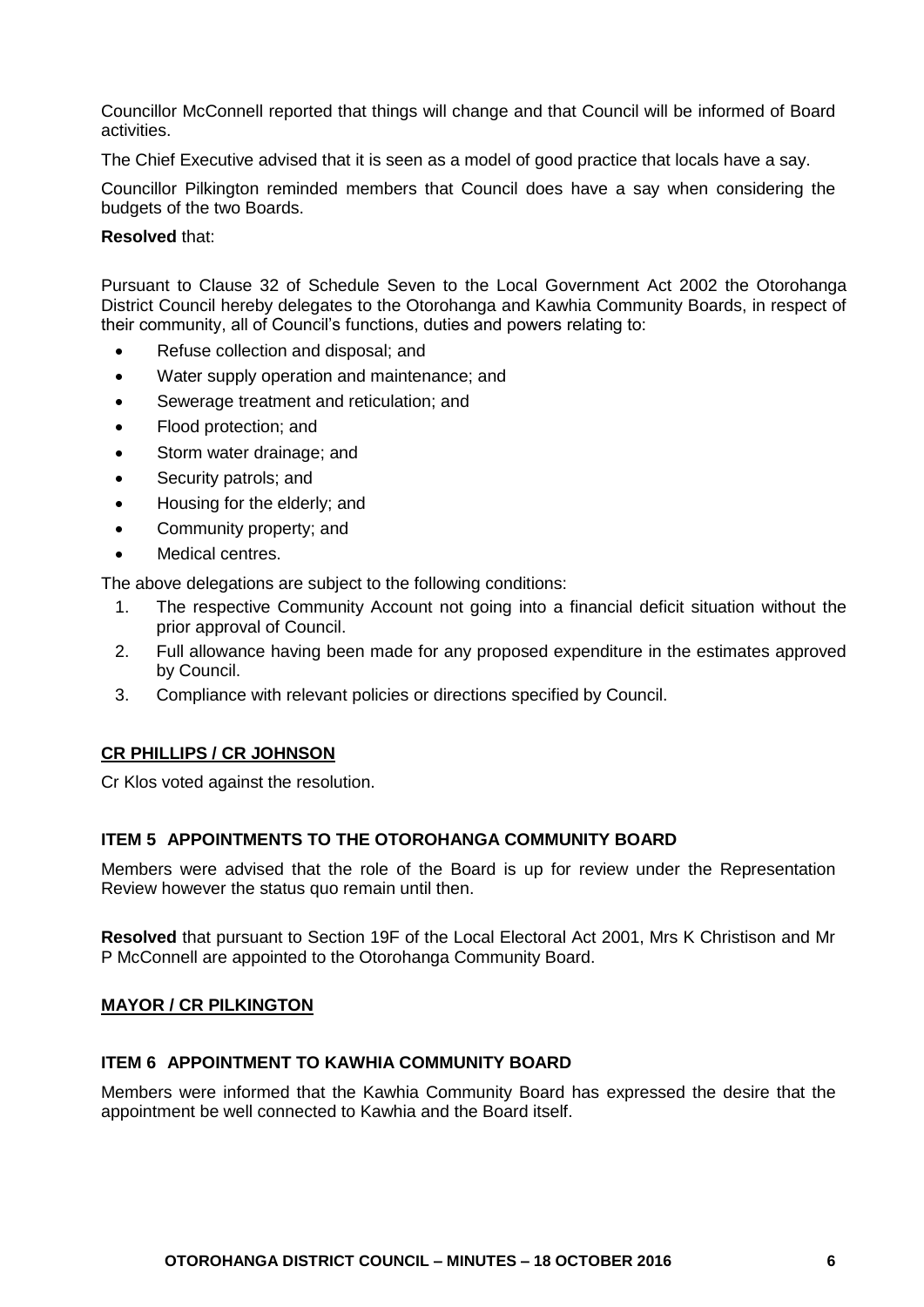**Resolved** that pursuant to Section 19F of the Local Electoral Act 2001,Mrs DM Pilkington be appointed to the Kawhia Community Board subject to confirmation by the Kawhia Community Board.

#### **CR PHILLIPS / CR JOHNSON**

#### **ITEM 7 APPOINTMENTS TO ORGANISATIONS AND COMMITTEES**

**Resolved** that the following appointments, with additions and amendments, be made to:

1. The Community Boards - Otorohanga Community Board The Otorohanga Ward Councilors – Cr Christison and Cr McConnell Kawhia Community Board Cr Pilkington (subject to the approval of the elected members of the Kawhia Community Board)

| 2. |    | Organisations and Committees:                                                | <b>Appointments</b>                                                                      |
|----|----|------------------------------------------------------------------------------|------------------------------------------------------------------------------------------|
|    | а. | <b>Conduct Review Committee</b>                                              | Mayor, Deputy Mayor and Cr Williams                                                      |
|    | b. | <b>Chief Executive's Review/Remuneration</b>                                 | Mayor, Deputy-Mayor and Cr Williams                                                      |
|    | c. | <b>Hearings Committee</b>                                                    | Mayor, Deputy-Mayor and Cr Johnson<br>and/or Ward Councillor                             |
|    | d. | Sport NZ - Rural Travel Fund                                                 | Cr Klos and Cr Pilkington                                                                |
|    | е. | <b>Creative Communities New Zealand</b>                                      | Cr Klos, Cr Christison, Cr Williams                                                      |
|    | f. | Housing for the Elderly Committee:<br>(Otorohanga Community Board Committee) | Cr Christison and Cr McConnell                                                           |
|    | g. | Local Government New Zealand - Zone 2                                        | To be determined on a case by case<br>basis                                              |
|    | h. | Otorohanga District Development Board                                        | Cr Pilkington                                                                            |
|    | i. | Environment Waikato - Regional Transport<br>Committee                        | Mayor and Cr McConnell                                                                   |
|    | j. | Waikato Regional Airport Company Limited                                     | Mayor                                                                                    |
|    | k. | Waikeria Prison / Community Liaison Group                                    | Cr Klos                                                                                  |
|    | I. | <b>Beattie Community Trust</b>                                               | Cr Johnson                                                                               |
|    | m. | Waikato Civil Defence & Emergency<br><b>Management Joint Committee</b>       | Mayor (Delegate), Cr Williams (first<br>alternate, Cr Christison (second<br>alternate) * |
|    | n. | Waipa Catchment Liaison Sub-committee                                        | Cr Johnson, Cr Phillips (alternate)                                                      |
|    | о. | Rural Water Supply Committees (Arohena,<br>Ranginui, Tihiroa, Waipa)         | <b>Ward Member</b>                                                                       |
|    | p. | <b>Council Youth Advocate</b>                                                | Cr Christison and P Coventry                                                             |
|    | q. | North King country Development Trust                                         | Mayor                                                                                    |
|    |    |                                                                              |                                                                                          |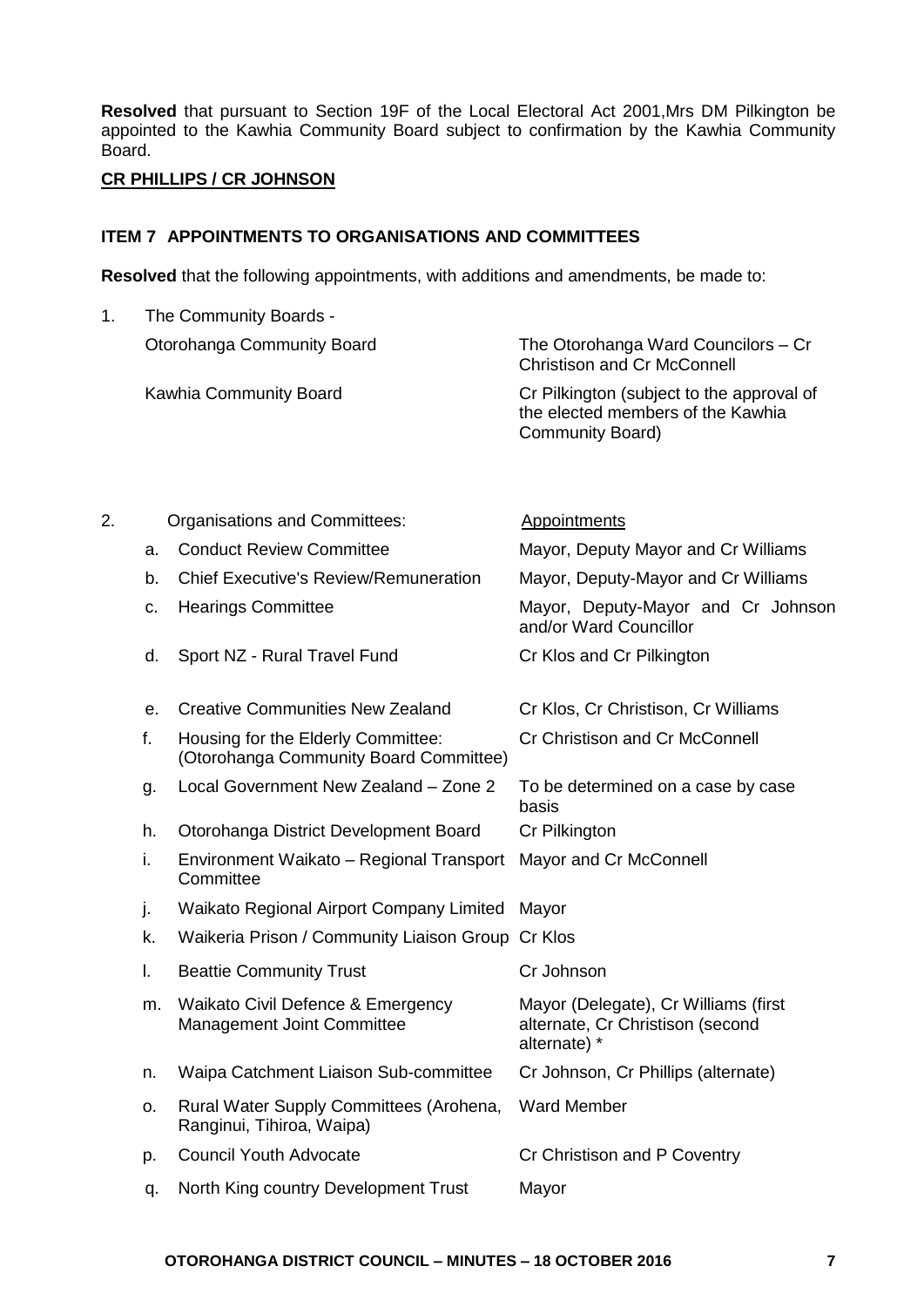| $\mathsf{r}$ . | <b>Waikato Plan Joint Committee</b>                | Mayor and Cr Klos            |
|----------------|----------------------------------------------------|------------------------------|
| t.             | <b>District Sport Committee</b>                    | Cr McConnell and Cr Phillips |
| u.             | Waipa River Settlement Joint Management            | Mayor                        |
|                | Agreement with Maniapoto                           |                              |
|                | v. Hamilton & Waikato Regional Tourism             | Cr Klos and Cr Christison    |
|                | <b>Organisation Liaison</b>                        |                              |
|                | w. West Coast Zone                                 | Cr Pilkington, Cr Williams   |
|                | x. District Licencing Committee                    | Cr Johnson,                  |
| у.             | Otorohanga Community & Charitable Trust Cr Johnson |                              |

#### **CR PILKINGTON / CR MCCONNELL**

#### **LUNCHON ADJOURNMENT**

Council adjourned for lunch at 12.32pm and resumed at 1.05pm

#### **ITEM 8 PROPOSED SCHEDULE OF ORDINARY MEETING DATES NOV 2016 – DEC 2017**

**Resolved** that the dates for ordinary meetings of the Otorohanga District Council for the period November 2016 – December 2017, with any required amendments be approved in accordance with Clause 19 of the  $7<sup>th</sup>$  Schedule of the Local Government Act 2002 to be held on the 3<sup>rd</sup> Tuesday of each month with the first three meetings to be held on:

- 15 November 2016
- 13 December 2016
- 17 January 2017

#### **CR PILKINGTON / CR MCCONNELL**

#### **ITEM 9 WAIPAPA RESERVE TOILET PROPOSAL**

The Engineering Manager presented the Communities Facilities Officers report on a request to look into the feasibility of installing a new public toilet facility at the Waipapa Reserve.

In reply to a question on the level of vandalism of the previous toilet facility the Engineering Manager replied this occured randomly.

Councillor Johnson referred to a toilet facility at Arapuni between the Dam and the bridge and reported that this does not appear to be the victim of vandalism.

Councillor Johnson suggested contact be made with the neighboring authorities regarding this proposal and perhaps consideration be given to allowing school children to paint on the facility's walls.

Councillor Pilkington queried who has requested this facility.

Councillor Klos replied that should one spend a day at the reserve there is a constant use of the area by travellers to relieve themselves. She said it is an area where a number of travellers break their journey as there is no other toilet facility for miles.

Councillor Klos said it is not acceptable for people to relieve themselves in the area. There is definitely a need for such a facility. She informed members that there is a group of ladies based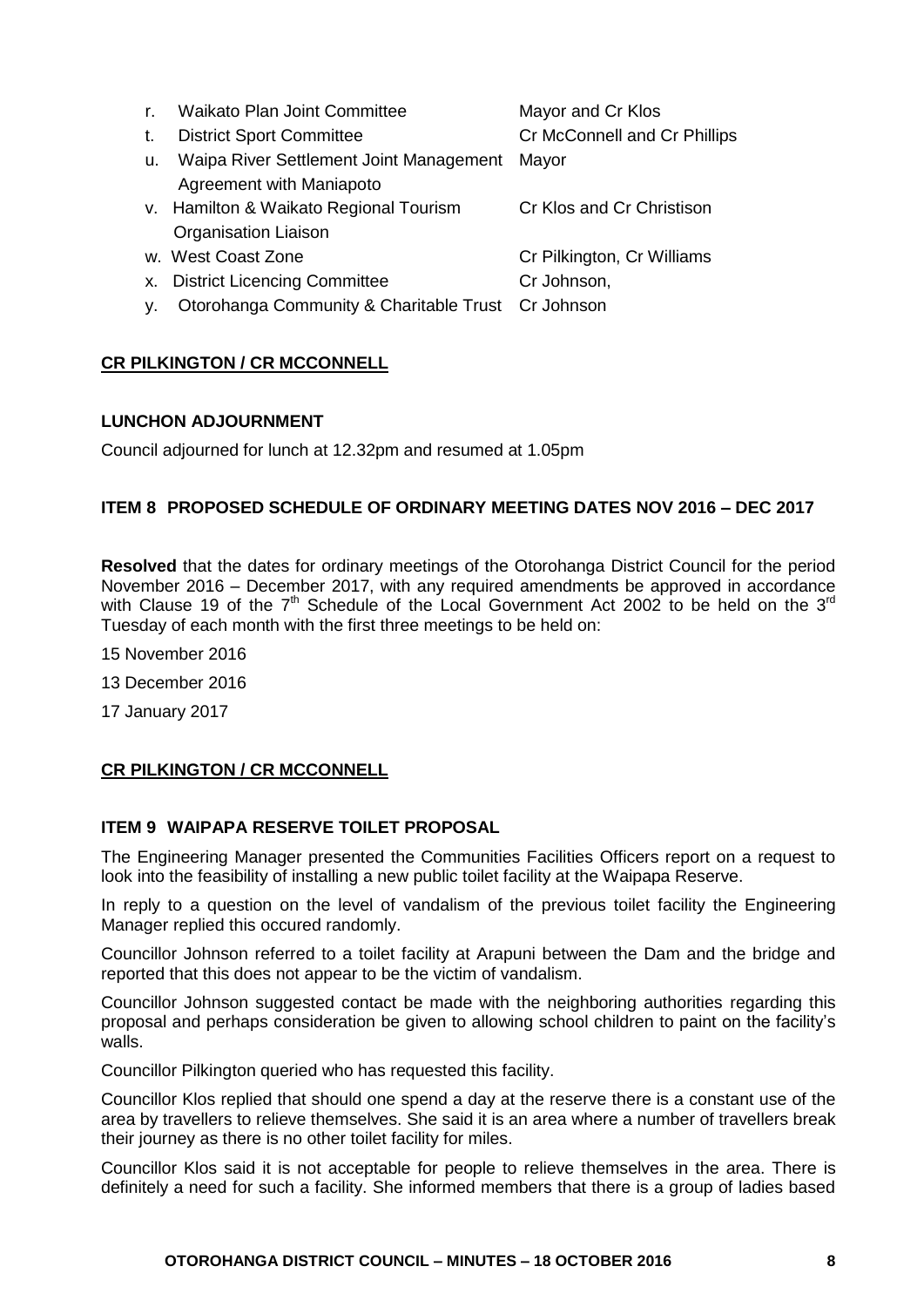in Mangakino who look after the Mighty River Power grounds. Cr Klos said these ladies could be approached to see if they would be interested in maintaining such a facility. She also reported that Mighty River Power at Waipapa have an excellent security system and queried whether this could be extended to cover the reserve. She also felt that big companies could be requested to contribute to the maintenance costs as this facility will be used by their staff.

Councillor Johnson expressed the opinion that the concept should be investigated particularly in regards to Tourism in the District.

In reply to the suggestion that discussion be held with the Taupo District Council, the Chief Executive replied that they would have no interest in this particular area as it is located within the Otorohanga District.

The Chief Executive confirmed that Council installed the previous toilet facility in the area.

Members were advised that the operating costs would be the responsibility of Council as no one would be interested in funding this.

Cr Johnson referred to previous development in the area which was decided against by Council.

**Resolved** that a full and detailed cost analysis be obtained on the concept of a new toilet facility to be built at the Waipapa Reserve.

#### **HIS WORSHIP / CR KLOS**

#### **ITEM 10 ANIMAL CONTROL OFFICERS REPORT – JULY TO SEPTEMBER 2016**

The Environmental Services Manager attended the meeting and presented a report on Dog and Animal Control activities in the District for the period July to September 2016.

He introduced himself and outlined the staff of the Environmental Services Department for the benefit of the new members.

Councillor Klos reported that she does not think rural people are aware of the services available to dog owners in the District. She said there is a large number of rural dog owners who are not aware to ring Council on these particular issues.

**Resolved** that the Environmental Services Managers report on Dog and Animal Control for July to September 2016 be received.

#### **CR JOHNSON / CR PHILLIPS**

#### **ITEM 11 PLANNING REPORT – JULY TO SEPTEMBER 2016**

The Environmental Services Manager referred members to a report on Resource Consents granted under delegated authority for the period 01 July to 30 September 2016.

**Resolved** that the Planning Report for July to September 2016 be recieved

#### **CR PILKINGTON / CR CHRISTISON**

#### **ITEM 12 DISTRICT BUILDING CONTROL OFFICERS REPORT – JULY TO SEPTEMBER 2016**

The Environmental Services Manager presented the District Building Control Officers report on Building Control Statistics for the period 01 July to 30 September 2016.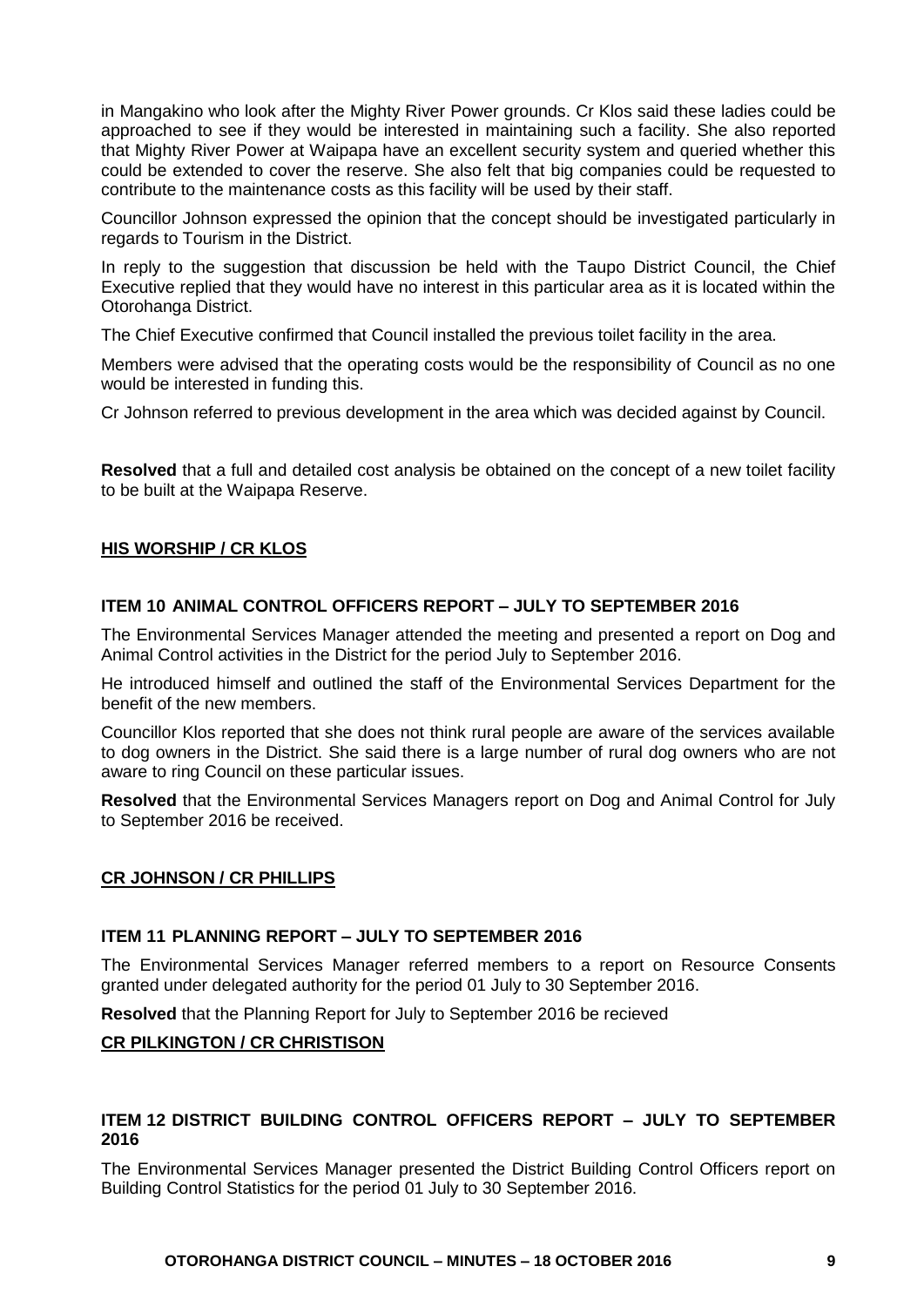**Resolved** that the District Building Control Officers Report for the period 01 July to 30 September 2016 be received

#### **HIS WORKSHIP / CR MCCONNELL**

#### **ITEM 13 MATTERS REFERRED**

The Governance Supervisor took members through the Matters Referred.

It was agreed that the following items be deleted from Matters Referred

- 20 September 2016 Art contacts throughout the District
- 16 August 2016 Investigation into Toilets at Waipapa Reserve

#### **GENERAL**

#### **WAIKATO DISTRICT HEALTH BOARD**

Councillor Klos requested that the presentation of the Waikato District Health Boards report into recent events within the District be placed on Matters Referred.

#### **BAYLEY ROAD QUARRY**

Councillor Klos confirmed that the stockpile of old tyres can be seen from Bayley Road. She suggested a letter needs to be forwarded to the operator.

His worship replied that discussions had been held recently with the property owner.

#### **AROHENA DISTRICT**

Councillor Klos reported that the names of some Districts are slowly disappearing in particular that of the Arohena District.

The Chief Executive advised that these 'Districts' have never been accurately defined and are just the name referring to a certain general location.

#### **KING COUNTRY REGIONAL CENTRE**

Councillor Phillips reported that \$700,000 has been received from Trust Waikato for the proposed Sports Centre in Te Kuiti. He said the proposal is now going forward for Community consultation.

#### **COMMUNITY ENGAGEMENT**

Councillor Philips referred to the obtaining of submissions and expressed the opinion that perhaps Council is using the "old way". He suggested use now be made of a website for this purpose which will encourage more engagement.

Councillor Phillips said he is not referring to Social Media however, the provision of a website is a newer way of obtaining submissions on a particular matter.

The Chief Executive replied that Council has recently used email for this purpose.

Councillor Phillips suggested that a website could outline the whole concept with a question and answers section.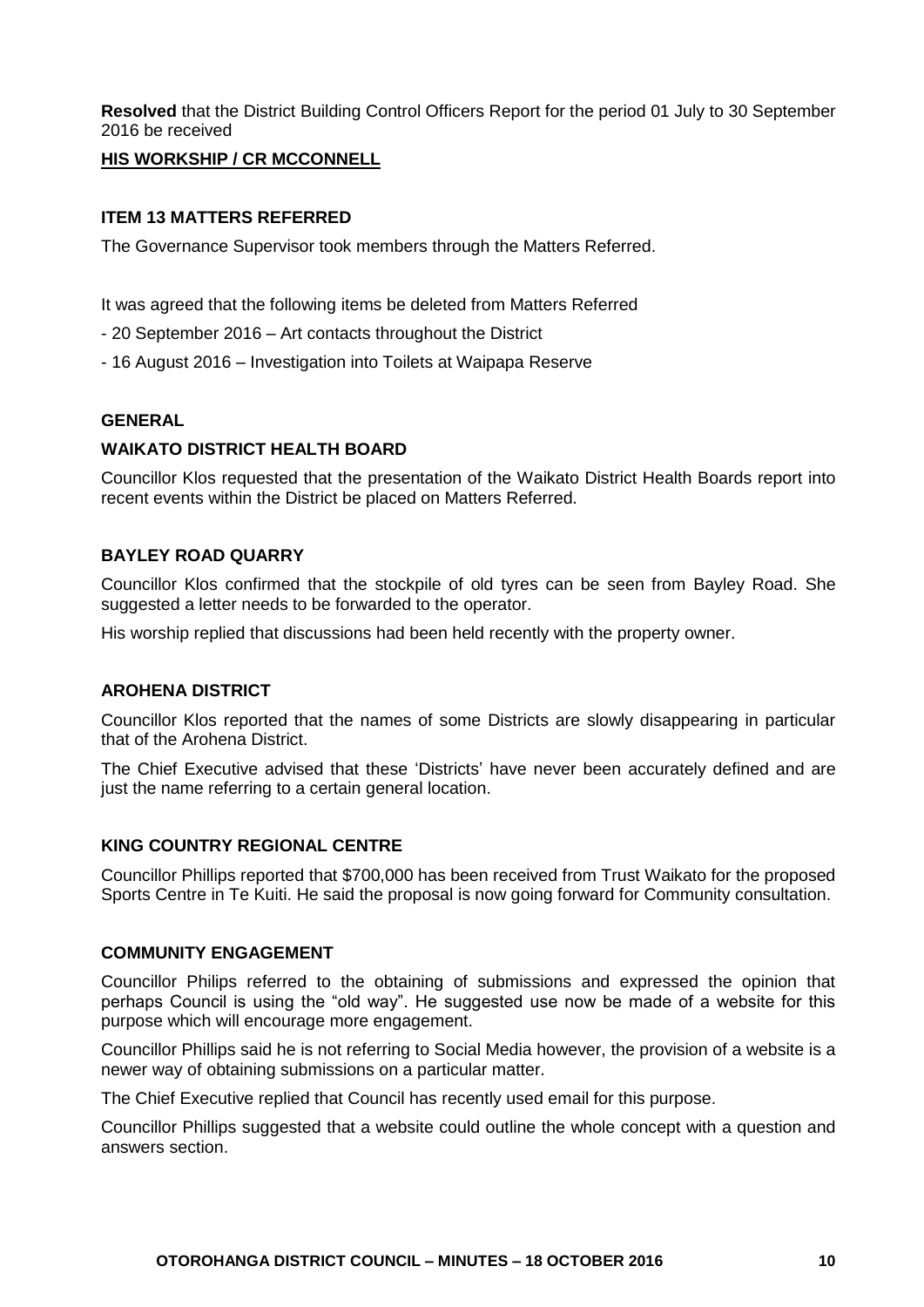#### **ROADSIDE SPRAYING**

Councillor Phillips referred to Councils policy on roadside mowing being that Council only sprays around the road markers. He said recently strips have been sprayed along the roadside in particular at the bottom of drains. He said this then allows for weeds to grow up in the areas sprayed.

The Chief Executive replied that ideally spraying is carried out at the discretion of the sprayer.

Councillor Phillips reported that such spraying is being carried out all around the District and is proving unsightly.

Councillor Klos expressed the opinion that she likes to see the drains sprayed and is grateful for this.

His Worship advised that Council currently has no policy in place not to spray in drains.

#### **HONIKIWI ROAD**

Councillor Phillips queried the cost to repair Honikiwi Road.

The Engineering Manager replied that the design has just been completed and an estimated cost would be between \$40,000 to \$50,000.

#### **OTOROHANGA TENNIS CLUB**

Councillor Phillips reported that the Otorohanga Tennis Club has raised the required funding for the resurfacing of the courts. He referred in particular to an auction night which raised approximately ten thousand dollars.

#### **TARGA RALLY**

Councillor Phillips queried whether it could be possible to carry out an audit on the recent Targa Rally event. He referred in particular to the times of closure and reported that a School Bus and Stock trucks could not travel up the road concerned. He expressed the opinion that the applicant had not informed the relevant people very well and for staff to ensure that they are carrying out the conditions as imposed.

The Engineering Manager replied that he has written to the organisers and will meet with them in the near future.

Councillor McConnell referred to at least four events and extended congratulations to staff member Marion Fleming on her handling of these.

The Engineering Manager undertook to have discussions with the Targa Rally organisers.

#### **STATE HIGHWAY 3 OTOROHANGA**

Councillor McConnell queried whether Council has any say in the repair of two large pot holes on State Highway 3 outside McDonalds.

He was advised that Council does correspond with NZTA and is encouraging a better relationship with them..

#### **KAWHIA SPRING FLING**

Councillor Pilkington reminded members that the Kawhia Spring Fling event is being held this coming weekend with displays at the Kawhia Community Hall and the Kawhia Committee Room along with rock carving demonstrations.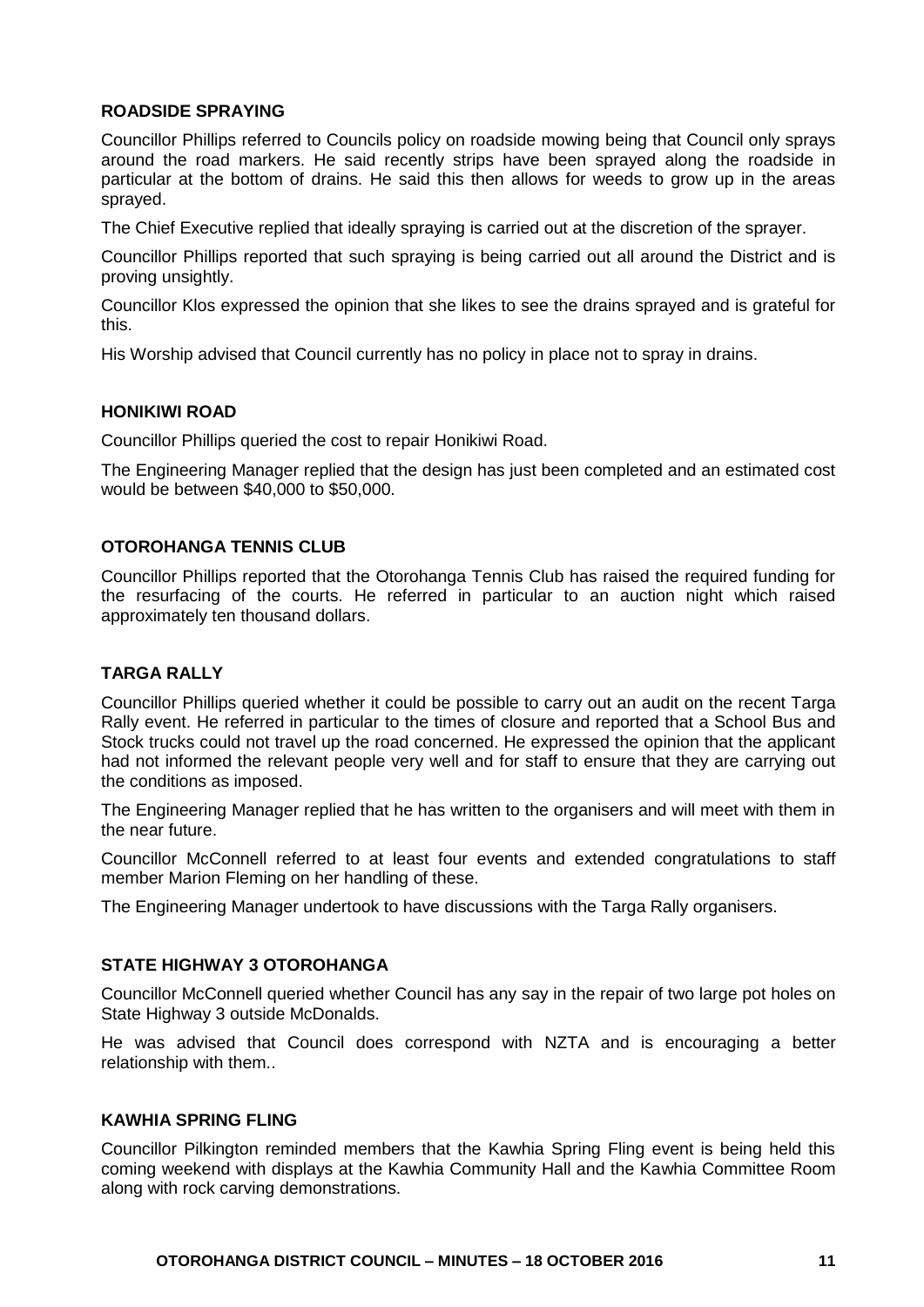#### **OTOROHANGA DISTRICT DEVELOPMENT BOARD**

Councillor Pilkington informed members of the AGM of the Otorohanga District Development Board to be held in the Council Chambers on October 26,2016.

#### **DISTRICT LICENCING COMMITTEE**

Councillor Johnson informed members that a new commissioner is being appointed to the District Licensing Committee.

#### **GRASS ON ROADSIDE**

Councillor Johnson reported that the yellow Bristle grass is establishing on the roadsides, this usually occuring in the autumn.

Councillor Johnson queried whether an offer to spray the road sides could be made to the farm owners. He asked whether there is an appetite for support for the farmers.

The Chief Executive replied that it would be desirable for Council to be seen to be working with the farmers.

Councillor Pilkington suggested that consideration be given to the correct time to undertake this spraying and the type of spray to be used.

The Engineering Manager undertook to check on this.

#### **SKATE PARK TOILET FACILITY**

Councillor Christison asked whether the toilet at the Skate Park on the Reg Brett Reserve is cleaned every day. She said she has received comments that the toilet is dirty and there is often no toilet paper available.

#### **KAWHIA MOVIE NIGHT**

Councillor Christison informed members of a Movie Night to be held at Kawhia this coming Labour Day weekend.

#### **DISCRETIONARY FUND**

The Chief Executive referred to his Discretionary Fund which is in place to support staff and approved Community projects. He reported on a proposal to purchase a Boom Box and a Popcorn Machine totaling \$1400 to be used for future Movies / Events organised by the Volunteer Events Coordinator.

Councillor Pilkington suggested an approach be made to the Otorohanga District Development **Board** 

The Chief Executive replied that the request is outside of what the Development Board has been established to do.

Members had no issues with the proposed purchases.